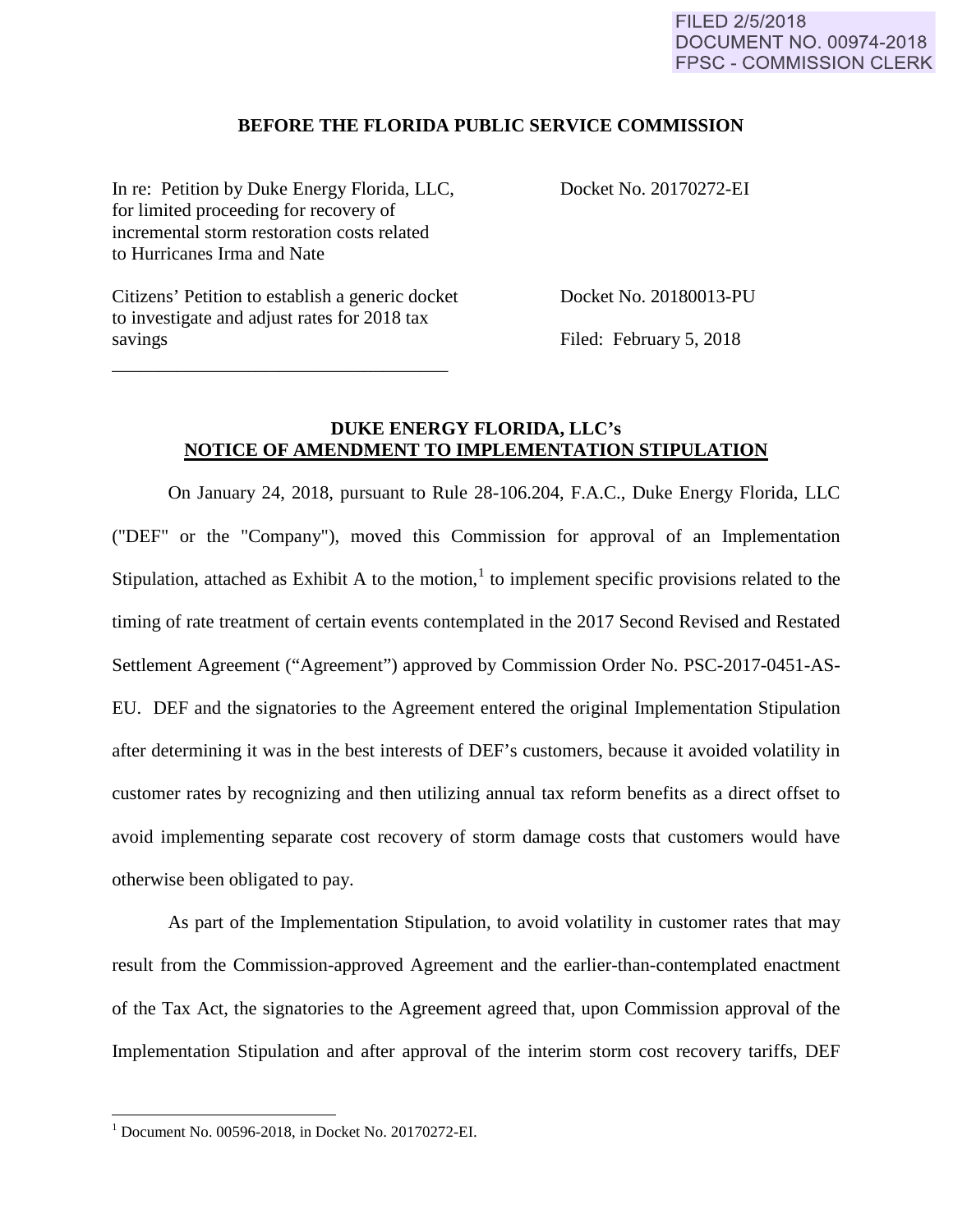would withdraw the storm recovery tariff filed with DEF's Petition on December 28, 2017, and simultaneously submit revised tariff sheets to reflect only the changes associated with the Asset Securitization Charge True-Up.

However, the signatories to the Agreement and Implementation Stipulation have determined that Commission approval of the filed tariff sheets prior to withdrawal is unnecessary and are rather requesting Commission approval of the interim storm restoration recovery charge prior to withdrawal of the tariff. Therefore, DEF and the signatories have agreed to an amendment to paragraph 4 of the Implementation Stipulation to clarify this intent and to request the Commission to consider and approve this Amended Implementation Stipulation concurrent with its approval of DEF's requested interim storm restoration charge at its February 6, 2018 Agenda Conference.

DEF is authorized to represent that the Office of Public Counsel, Florida Industrial Power Users Group, PCS White Springs, Southern Alliance for Clean Energy, and the Florida Retail Federation join in and support this Amended Implementation Stipulation.

WHEREFORE, DEF respectfully requests that the Commission substitute the Amended Implementation Stipulation for the original filed on January 24, 2017, and approve the Amended Implementation Stipulation attached as Exhibit A to this Notice.

Respectfully submitted this  $5<sup>th</sup>$  day of February, 2018

 */s/ Matthew R. Bernier*

Associate General Counsel **Deputy General Counsel** Duke Energy Florida, LLC<br>Duke Energy Florida, LLC 106 East College Avenue 299 First Avenue North Telephone: (850) 521-1428

MATTHEW R. BERNIER DIANNE M. TRIPLETT Suite 800 St. Petersburg, Florida 33701 Tallahassee, Florida 32301 Telephone: (727) 820-4692

\_\_\_\_\_\_\_\_\_\_\_\_\_\_\_\_\_\_\_\_\_\_\_ \_\_\_\_\_\_\_\_\_\_\_\_\_\_\_\_\_\_\_\_\_\_\_\_\_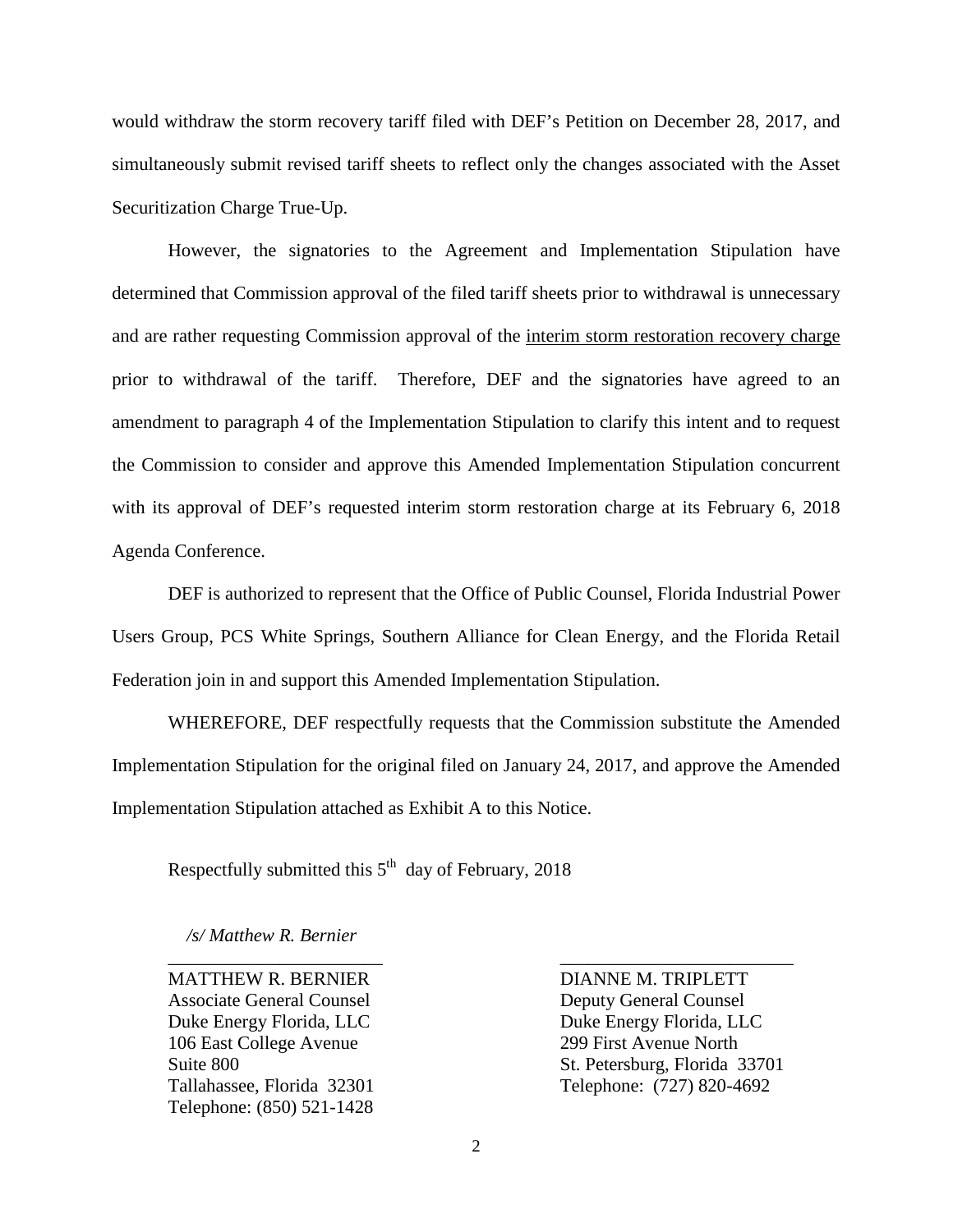## **CERTIFICATE OF SERVICE**

I HEREBY CERTIFY that a true and correct copy of the foregoing has been furnished to the following by electronic mail this  $5<sup>th</sup>$  day of February, 2018, to all parties of record as indicated below.

*/s/ Matthew R. Bernier*

3 Attorney Danijela Janjic / Kyesha Mapp / Suzanne Brownless Office of General Counsel Florida Public Service Commission 2540 Shumard Oak Blvd. Tallahassee, FL 32399-0850 djanjic@psc.state.fl.us kmapp@psc.state.fl.us sbrownle@psc.state fl.us J. R. Kelly / Charles J. Rehwinkel / Virginia Ponder Office of Public Counsel c/o The Florida Legislature 111 West Madison Street, Room 812 Tallahassee, FL 32399 kelly.jr@leg.state fl.us rehwinkel.charles@leg.state fl.us ponder.virginia@leg.state.fl.us James Beasley / J. Jeffry Wahlen Ausley & McMullen P.O. Box 391 Tallahassee, FL 32302 jbeasley@ausley.com jwahlen@ausley.com Russell A. Badders / Steven Griffin Beggs & Lane P.O. Box 12950 Pensacola, FL 32591 rab@beggslane.com srg@beggslane.com Jeffrey A. Stone / Rhonda J. Alexander Gulf Power Company One Energy Place Pensacola, FL 32520-0780 jastone@southernco.com rjalexad@southernco.com George Cavros, Esq. Jon C. Moyle, Jr. / Karen A. Putnal Moyle Law Firm, P.A. 118 North Gadsden Street Tallahassee, FL 32301 jmoyle@moylelaw.com kputnal@moylelaw.com Robert Wright / John T. LaVia, III c/o Gardner Law Firm 1300 Thomaswood Drive Tallahassee, FL 32308 schef@gbwlegal.com jlavia@gbwlegal.com Kenneth Hoffman Florida Power & Light Company 215 S. Monroe Street, Suite 810 Tallahassee, FL 32301-1858 ken hoffman@fpl.com Jessica Cano / Kevin Donaldson Florida Power & Light Company 700 Universe Boulevard (LAW/JB) Juno Beach, FL 33408-0420 jessica cano@fpl.com kevin.donaldson@fpl.com Beth Keating / Gregory M. Munson Gunster, Yoakley & Stewart, P.A. 215 South Monroe Street, Suite 601 Tallahassee, FL 32301 bkeating@gunster.com gmunson@gunster.com Paula K. Brown Regulatory Affairs P.O. Box 111 Tampa, FL 33601 regdept@tecoenergy.com Carolyn Bermudez Florida City Gas 4045 N.W. 97<sup>th</sup> Avenue James Brew / Laura Wynn Stone Law Firm 1025 Thomas Jefferson St., N.W. Suite 800 West Washington, DC 20007 jbrew@smxblaw.com law@smxblaw.com Jerry H. Melendy, Jr. Sebring Gas System, Inc. 3515 Highway 27 South Sebring, FL 33870-5452 jmelendy@floridasbestgas.com Mike Cassel FPUC/Indiantown/Fort Meade/Chesapeake 1750 S.W.  $14^{\text{th}}$  Street, Suite 200 Fernandina Beach, FL 32034-3052 mcassel@fpuc.com Ansley Watson, Jr. / Andrew M. Brown MacFarlane Law Firm P.O. Box 1531 Tampa, FL ab@macfar.com aw@macfar.com Andy Shoaf St. Joe Natural Gas Company, Inc. P.O. Box 549 Port St. Joe, FL 32457-0549 andy@stjoegas.com David W. Swor Forest Utilities, Inc. 6000 Forest Boulevard Fort Myers, FL 33908-4319 forestu@aol.com Jeffrey S. Leslie Indiantown Company, Inc. P.O. Box 397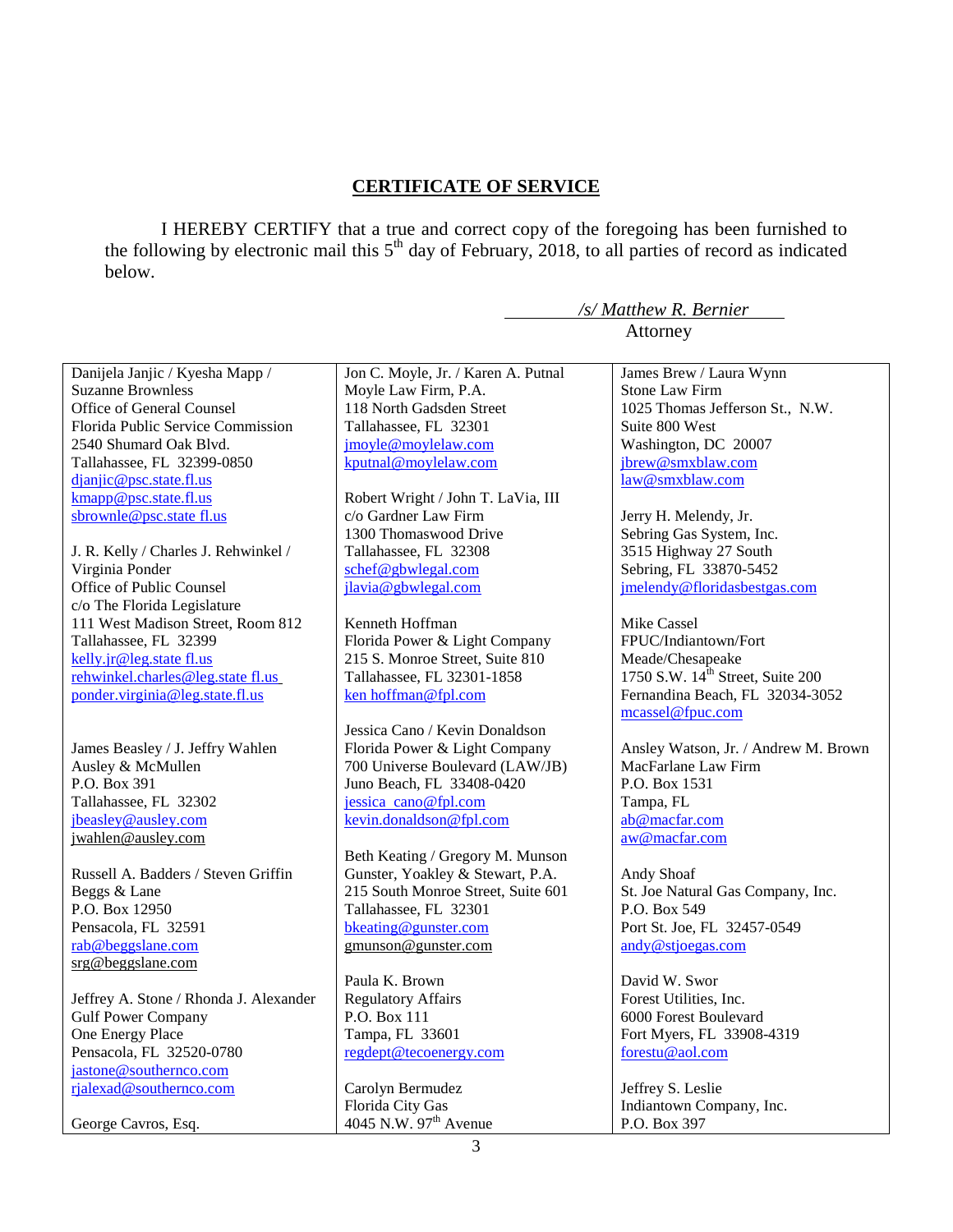Southern Alliance for Clean Energy 120 E. Oakland Park Blvd., Suite 105 Fort Lauderdale, FL 33334 george@cavros-law.com

Tim Thompson Marion Utilities, Inc. 710 N.E.  $30<sup>th</sup>$  Avenue Ocala, FL 34470-6460 marionutl@aol.com

William J. Deas Southlake Utilities, Inc. 2215 River Boulevard Jacksonville, FL 32204-4647 wjdeaspa@bellsouth net

Mark S. Daday Ni Florida, LLC P.O. Box 290910 Columbia, SC 29228-0016 mdaday@niamerica.com

Dewayne Christmas Sunshine Utilities of Central FL, Inc. 10230 E. Highway 25 Belleview, FL 34420-5531 SunshineUtl@aol.com

Kenneth Pratt Pluris Wedgefield, Inc. 2100 McKinney Avenue, Suite 1550 Dallas, TX 75201-6982 info@plurisusa.com

Doral, FL 33178 cbermude@southernco.com

Martin S. Friedman Coenson Friedman, P.A. 766 N. Sun Drive, Suite 4030 Lake Mary, FL 32746 mfriedman@coensonfriedman.com

Rob Eddy Central Sumter Utility Company, LLC 1020 Lake Sumter Landing The Villages, FL 32159-2699 Rob.Eddy@thevillages.com

Paula M. Sparkman Messer Law Firm 2618 Centennial Place Tallahassee, FL 32308 psparkman@lawfla.com

John Hoy / Patrick Flynn Utilities, Inc. of Florida 200 Weathersfield Avenue Altamonte Springs, FL 32714-4099 jphoy@uiwater.com peflynn@uiwater.com

Indiantown, FL 34956-0397 jeffl@itstelecom net

Sherlock Gillet Peoples Water Service Co. of FL, Inc. 409 Washington Avenue, Suite 310 Towson, MD 21204 sgillet@peopleswater.net

Christopher Johnson KW Resort Utilities Corp. 6630 Front Street Key West, FL 33040 chriskw@bellsouth.net

F. Marshall Deterding Sunstrom & Mindlin, LLP 2548 Blairstone Pines Drive Tallahassee, FL 32301 mdeterding@sfflaw.com

Barton W. Smith Smith Hawks, PL 138 Simonton Street Key West, FL 33040 bart@smithhawks.com

Gene D. Brown Water Management Services, Inc. 250 John Knox Road, #4 Tallahassee, FL 32303-4234 gdb5@comcast net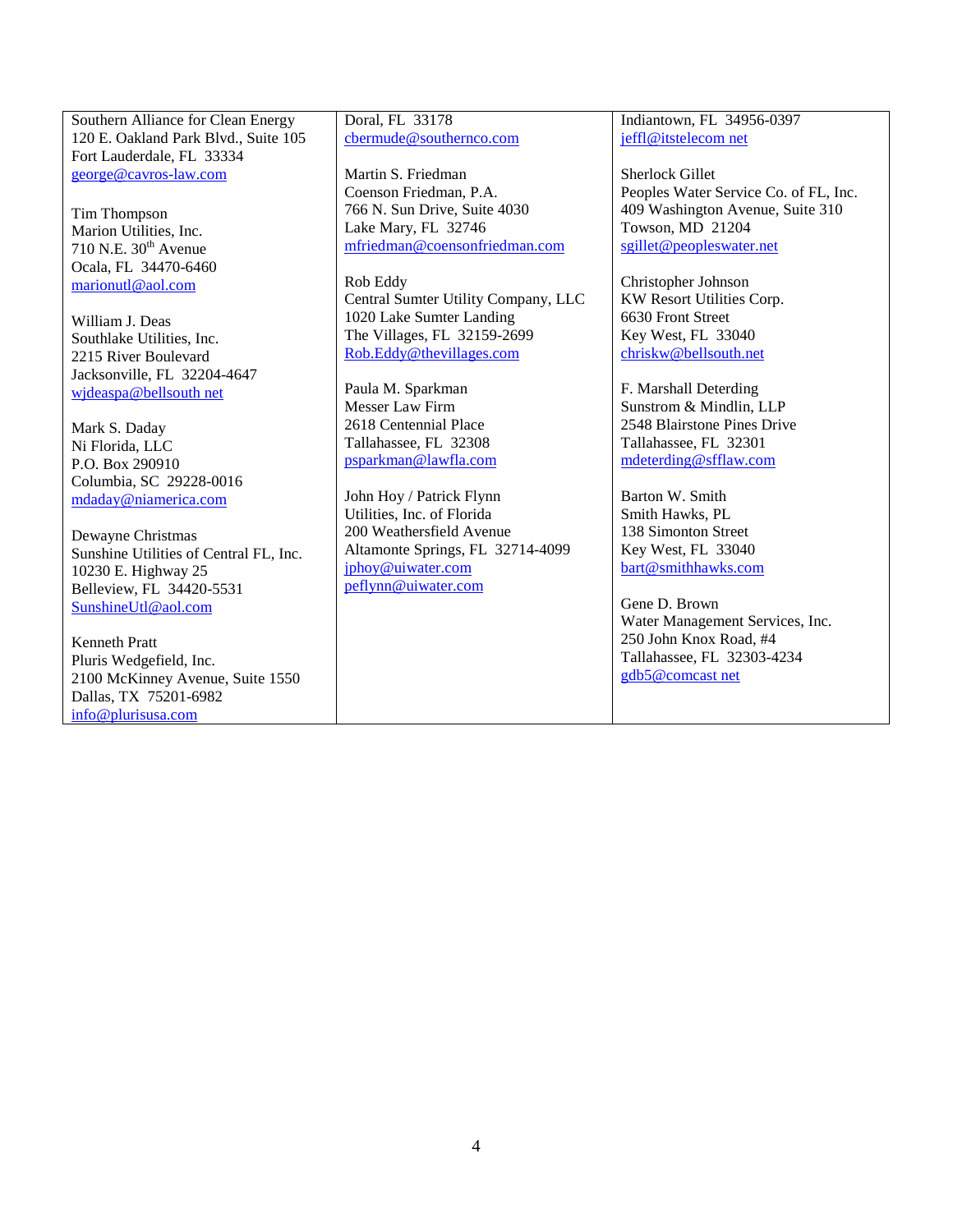# **Exhibit A Amended Implementation Stipulation**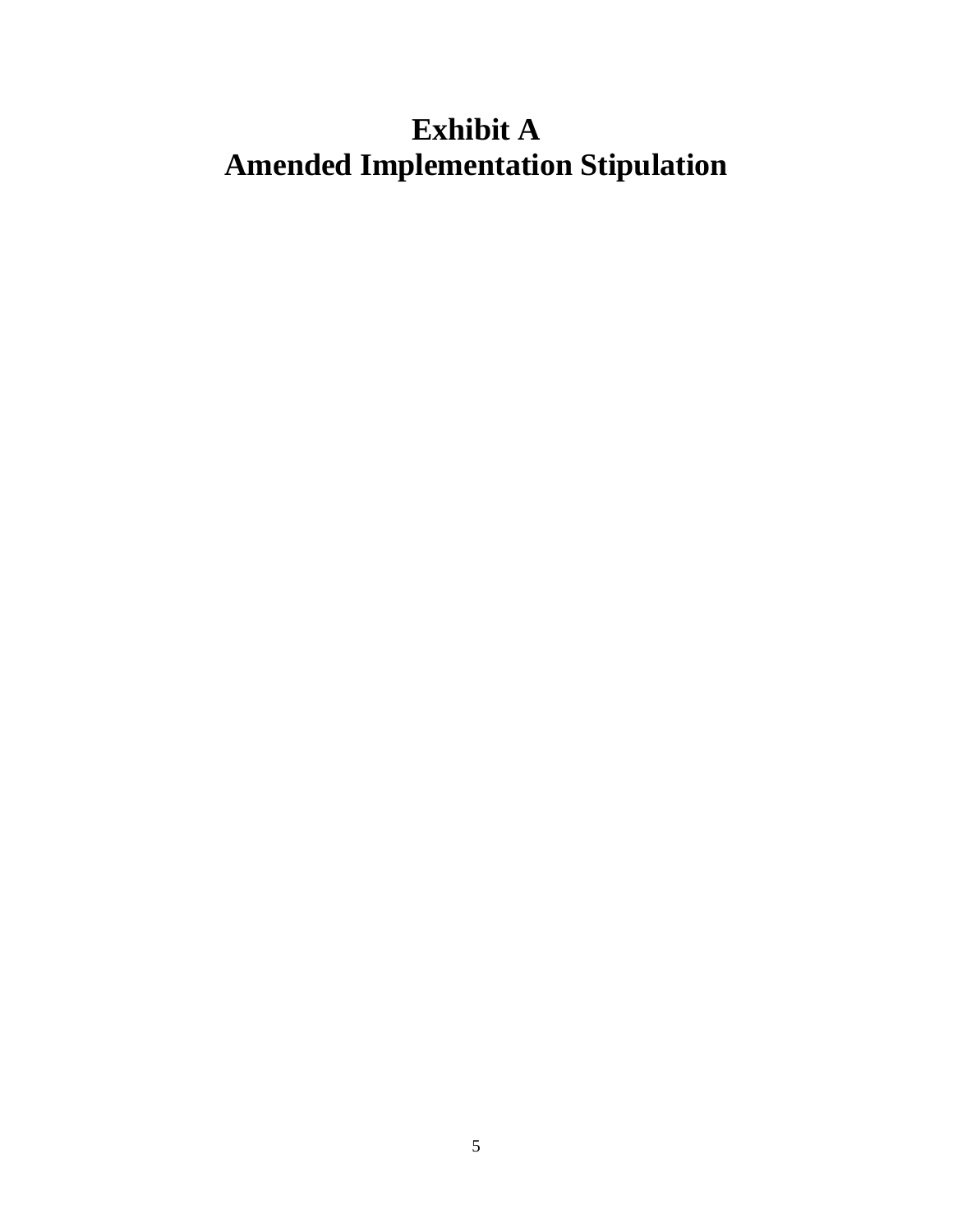#### **Amended Implementation Stipulation**

- 1. The 2017 Second Revised and Restated Settlement Agreement ("Agreement") was approved by the Commission in Order No. PSC-2017-0451-AS-EU. As explained more fully below, the signatories to the Agreement enter into this Stipulation to implement specific provisions related to the timing of rate treatment of certain events contemplated in the Agreement that have become manifest (i.e., storm restoration costs and federal tax reform).
- 2. Paragraph 38(c) of the Agreement grants Duke Energy Florida, LLC ("DEF") the right to recover, on an interim basis, storm damage costs sixty days after filing a petition with the Commission. Pursuant to this paragraph, on December 28, 2017, DEF filed for the recovery of \$513 million estimated for storm damage costs associated with Hurricanes Irma and Nate and replenishment of DEF's retail storm damage reserve to the level specified in the Agreement. To reduce rate impacts to customers, DEF proposed to recover this amount over three years, resulting in approximately \$171 million of costs to be recovered from customers annually starting in March 2018. The Commission has opened Docket No. 20170272-EI to consider DEF's request.
- 3. Paragraph 16 of the Agreement provides a mechanism for calculating and implementing the impact of tax reform on DEF's rates, which will inure to the benefit of customers on the effective date of tax reform changes. On December 22, 2017, the President signed the Tax Cuts and Jobs Act ("Tax Act") into law. Part of the Tax Act includes a reduction in the corporate tax rate from 35 percent to 21 percent. DEF, using the methodologies set forth in Paragraphs 16(b) and 16(c) of the Agreement, has preliminarily estimated the impact of the Tax Act to result in a reduction in revenue requirements of approximately \$135 million per year (after taking into account the \$50 million accelerated depreciation of Crystal River ("CR") Units 4 and 5 as expressly provided in the Agreement). DEF and the other signatories to the Agreement agree that the \$135 million estimated annual Tax Act revenue requirement impact is based on preliminary data and is subject to final true-up. As specified in the Agreement, DEF is obligated to reduce customer base rates within 120 days of the December 22, 2017 enactment date, or by April 21, 2018, upon a thorough review of the effects of the Tax Act on base revenue requirements to account for the impacts of the Tax Act. Any final true-up associated with further refinement of the estimate and recognition of the pre-implementation will be reflected in the amount recognized consistent with paragraph 5 below.
- 4. The storm damage costs are allocated to customer rate classes in the same manner as base rates. Absent this Implementation Stipulation, DEF would be authorized to increase rates by an average of \$171 million per year starting in March 2018, and would subsequently reduce base rates at a later date in 2018 by an estimated \$135 million per year. The Signatory Parties seek to avoid this volatility in customer rates and agree that DEF should effectively utilize the annual Tax Act benefits to avoid implementing the charge to customers for storm damage costs that they would have otherwise been obligated to pay. To accomplish this goal, DEF shall, after Commission approval of the-interim storm restoration recovery chargetariff, withdraw the tariff sheets it filed with its December 28, 2017 filing (i.e., the tariff surcharge shall never become effective). The parties request that the Commission consider this stipulation in conjunction with its approval of this interim charge. Because those tariff sheets also included the impact of the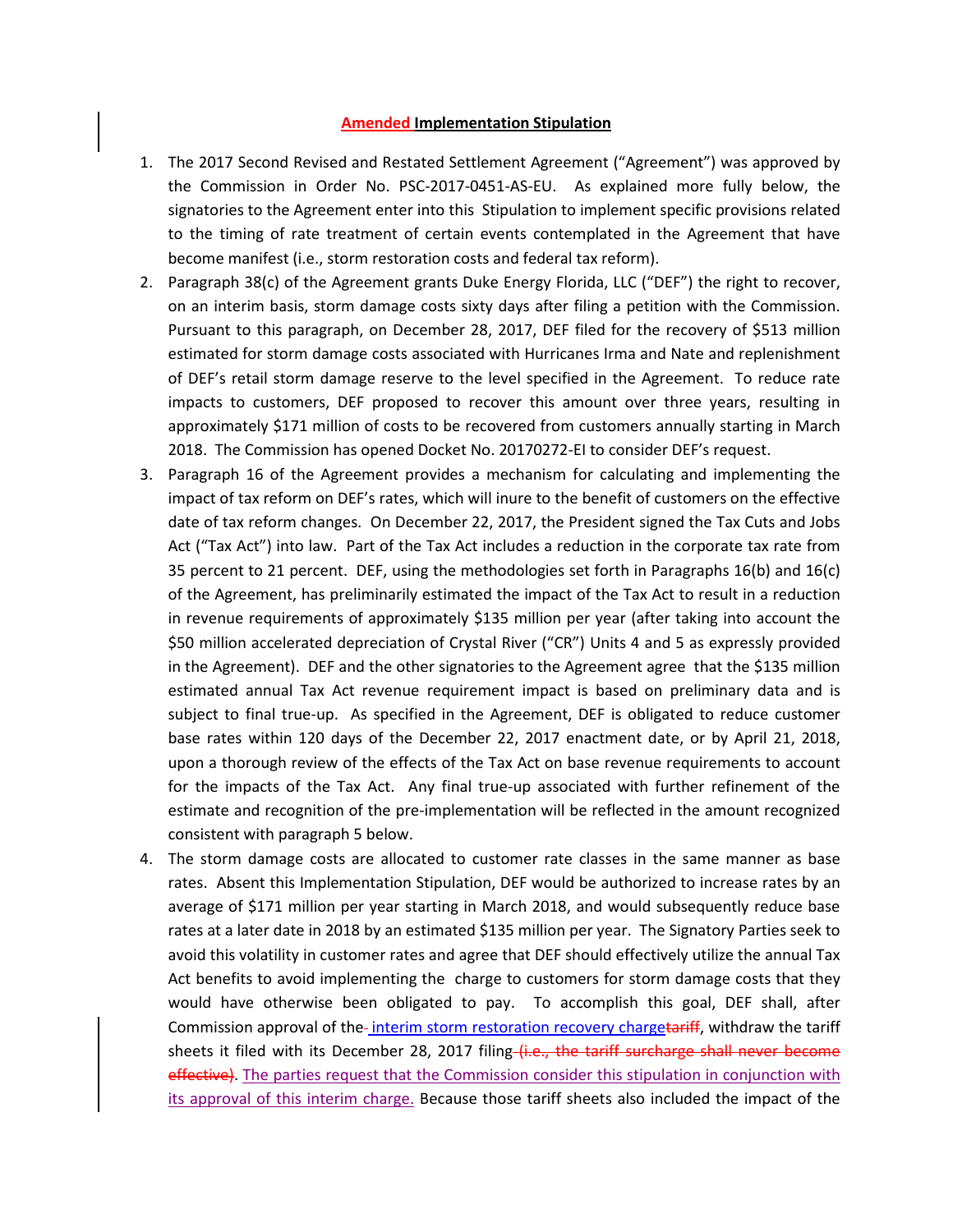Asset Securitization Charge True-Up (Docket 2015071-EI), DEF shall simultaneously submit revised tariff sheets to reflect only the changes associated with the Asset Securitization Charge True-Up.

- 5. Based on the current storm restoration cost estimates, which are subject to change pending a final Commission order in Docket No. 20170272-EI and the yet-to-be filed docket regarding the Tax Act, DEF projects that the full estimated storm costs shall be recovered by approximately mid-2021. The signatories agree that DEF shall be entitled to record a monthly storm reserve accrual equal to one-twelfth of the annual Commission-approved revenue requirement impact of the Tax Act and credit the retail storm reserve from January 2018 through full recovery of the final Commission-approved actual storm recovery amount, and that a specific condition of the net bill impacts of this stipulation is that the Commission will issue an order explicitly authorizing such action. The signatories agree that once the final Commission-approved actual storm recovery amount has been recovered, DEF shall reduce base rates in the manner prescribed in the Agreement and commensurate with the Commission-approved Tax Act savings beginning in the month following the final month of storm recovery (including reserve replenishment). DEF agrees to file tariff sheets at least 60 days before this date to reflect the reduced rates.
- 6. All signatories maintain and do not waive their rights to raise any argument that is allowed under the Agreement with respect to the reasonable and prudent level of storm damage costs and the calculation of the Tax Act impacts. It is the intent of the parties, and a condition of this stipulation, that the two distinct proceedings contemplated in Paragraphs 38(c) and 16 shall be conducted as if this stipulation did not exist and that final determinations of actual storm costs and tax savings be made independently and separately.
- 7. The parties intend that the storm damage costs be transparent and ascertainable on a stand alone basis and that the benefits of the Tax Act impacts be transparent and ascertainable on a stand alone basis. DEF shall file quarterly a storm cost overview which accounts and reports on the storm damage costs, the costs remaining to be satisfied, the projected date such costs will be satisfied and the amount of Tax Act savings applied to storm damage costs.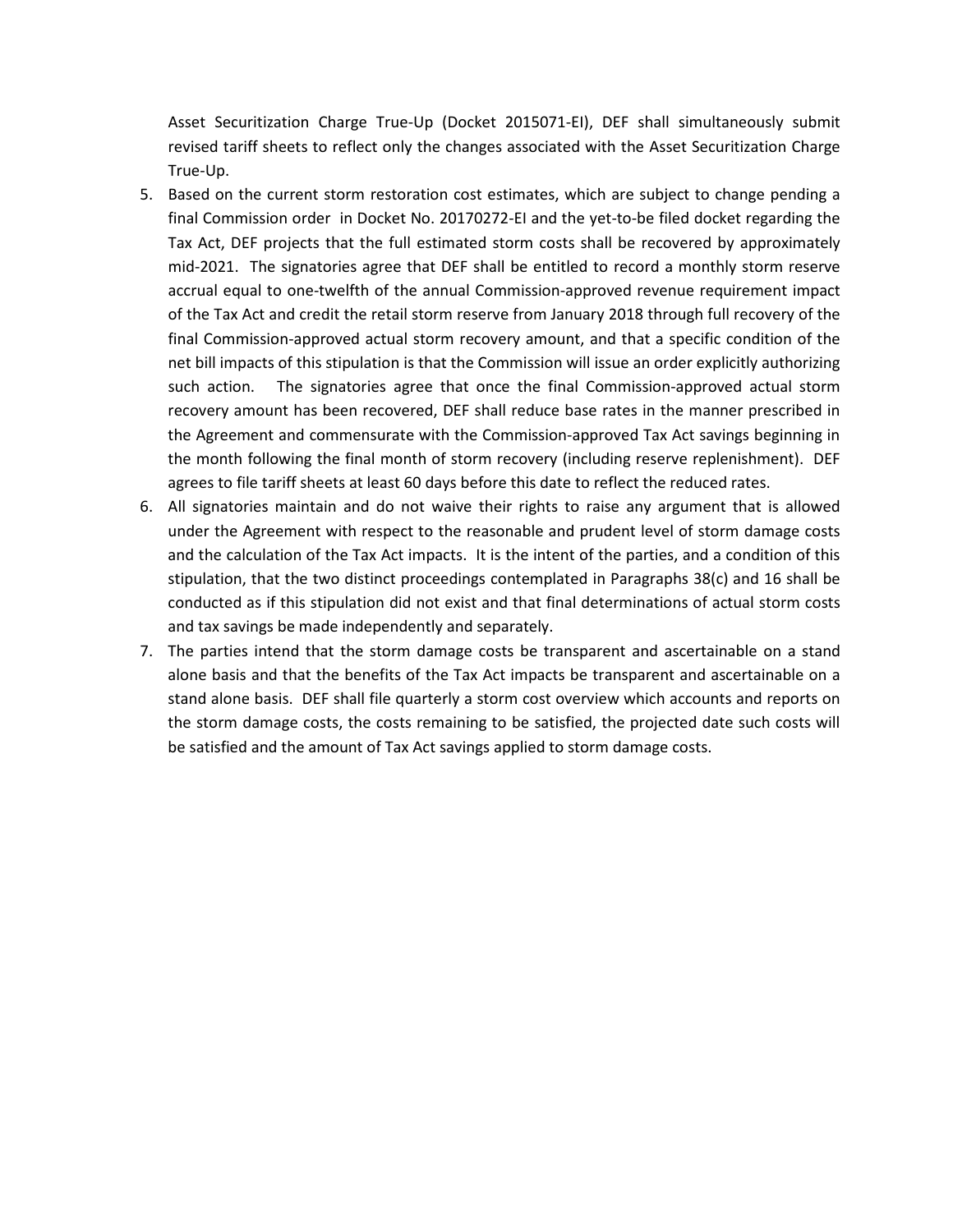### **Amended Implementation Stipulation**

- 1. The 2017 Second Revised and Restated Settlement Agreement ("Agreement") was approved by the Commission in Order No. PSC-2017-0451-AS-EU. As explained more fully below, the signatories to the Agreement enter into this Stipulation to implement specific provisions related to the timing of rate treatment of certain events contemplated in the Agreement that have become manifest (i.e., storm restoration costs and federal tax reform).
- 2. Paragraph 38(c) of the Agreement grants Duke Energy Florida, LLC ("DEF") the right to recover, on an interim basis, storm damage costs sixty days after filing a petition with the Commission. Pursuant to this paragraph, on December 28, 2017, DEF filed for the recovery of \$513 million estimated for storm damage costs associated with Hurricanes Irma and Nate and replenishment of DEF's retail storm damage reserve to the level specified in the Agreement. To reduce rate impacts to customers, DEF proposed to recover this amount over three years, resulting in approximately \$171 million of costs to be recovered from customers annually starting in March 2018. The Commission has opened Docket No. 20170272-EI to consider DEF's request.
- 3. Paragraph 16 of the Agreement provides a mechanism for calculating and implementing the impact of tax reform on DEF's rates, which will inure to the benefit of customers on the effective date of tax reform changes. On December 22, 2017, the President signed the Tax Cuts and Jobs Act ("Tax Act") into law. Part of the Tax Act includes a reduction in the corporate tax rate from 35 percent to 21 percent. DEF, using the methodologies set forth in Paragraphs 16(b) and 16(c) of the Agreement, has preliminarily estimated the impact of the Tax Act to result in a reduction in revenue requirements of approximately \$135 million per year (after taking into account the \$50 million accelerated depreciation of Crystal River ("CR") Units 4 and 5 as expressly provided in the Agreement). DEF and the other signatories to the Agreement agree that the \$135 million estimated annual Tax Act revenue requirement impact is based on preliminary data and is subject to final true-up. As specified in the Agreement, DEF is obligated to reduce customer base rates within 120 days of the December 22, 2017 enactment date, or by April 21, 2018, upon a thorough review of the effects of the Tax Act on base revenue requirements to account for the impacts of the Tax Act. Any final true-up associated with further refinement of the estimate and recognition of the pre-implementation will be reflected in the amount recognized consistent with paragraph 5 below.
- 4. The storm damage costs are allocated to customer rate classes in the same manner as base rates. Absent this Implementation Stipulation, DEF would be authorized to increase rates by an average of \$171 million per year starting in March 2018, and would subsequently reduce base rates at a later date in 2018 by an estimated \$135 million per year. The Signatory Parties seek to avoid this volatility in customer rates and agree that DEF should effectively utilize the annual Tax Act benefits to avoid implementing the charge to customers for storm damage costs that they would have otherwise been obligated to pay. To accomplish this goal, DEF shall, after Commission approval of the interim storm restoration recovery charge, withdraw the tariff sheets it filed with its December 28, 2017 filing. The parties request that the Commission consider this stipulation in conjunction with its approval of this interim charge. Because those tariff sheets also included the impact of the Asset Securitization Charge True-Up (Docket